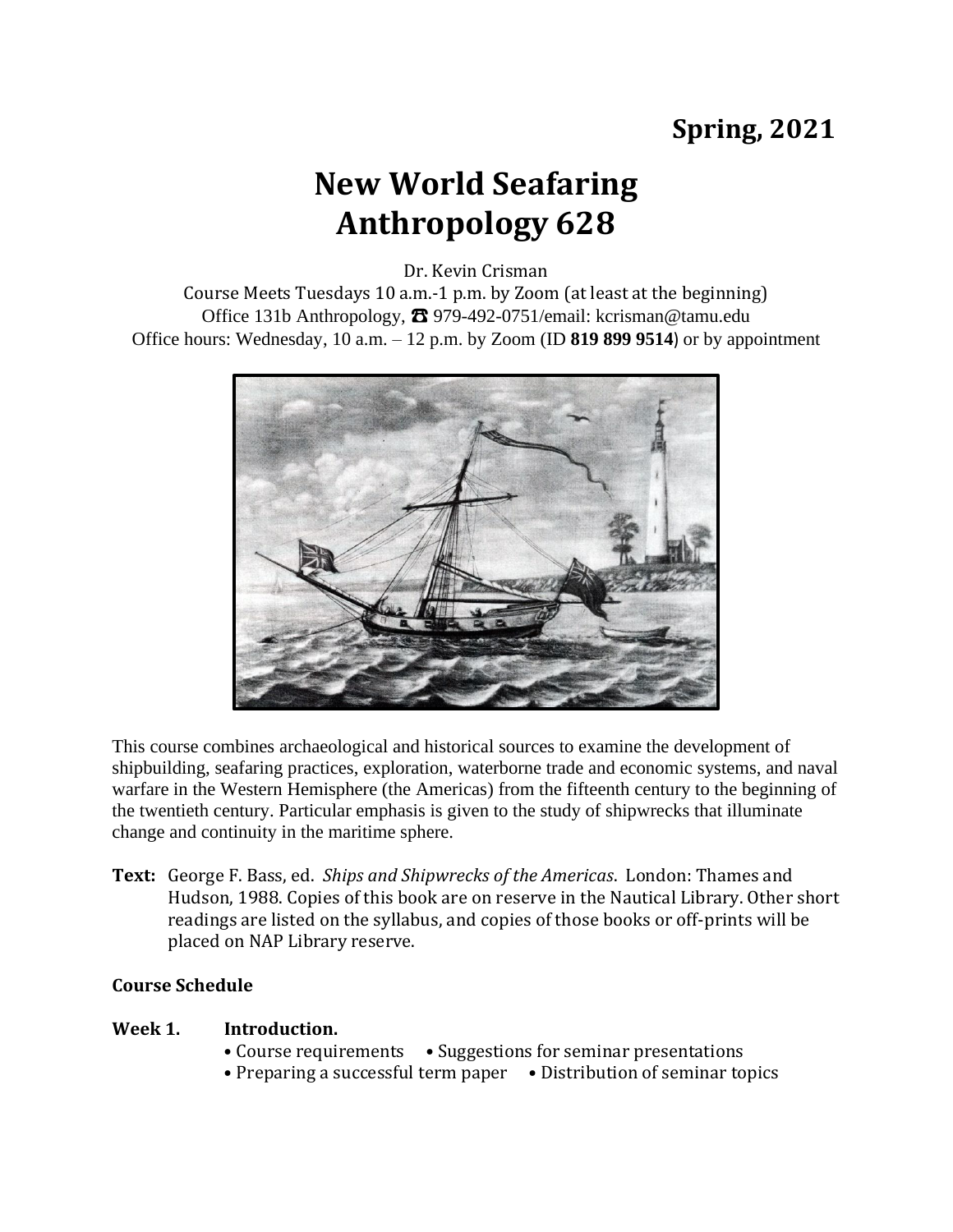- **Week 2. European Exploration and Colonization of the Western Hemisphere.** Reading: Bass, ed., Chapters 1-4.
	- Lecture: "The Enterprise of the Indies": Spain, Columbus and the New World. Seminar topics:
		- 1. Anonymous Explorers: The Molasses Reef and Highborn Cay Wrecks.
		- 2. Basque Whalers in the New World: The *San Juan* and Red Bay, Labrador.

#### **Week 3. The Spanish Seaborne Empire in the Seventeenth Century.**  Reading: Bass, ed., Chapter 5.

Lecture: The Administration and Defense of Spain's New World Empire. Seminar topics:

1. Spanish losses in the Gulf of Mexico: The Padre Island and Emanuel Point Wrecks.

2. The Manilla Galleons: *San Felipe* (1576), *San Diego* (1600) and *Concepción* (1638).

### **Week 4. Northern European Colonization and Trade.**

Reading: Bass, ed., Chapter 6

Lecture: The English, French, and Dutch in the New World.

Seminar topics:

- 1. Bermuda's Tempest Wrecks: The English Galleons *Sea Venture* (1609) and *Warwick* (1619).
- 2. Texas Death Trip: La Salle's *Belle* (1686).

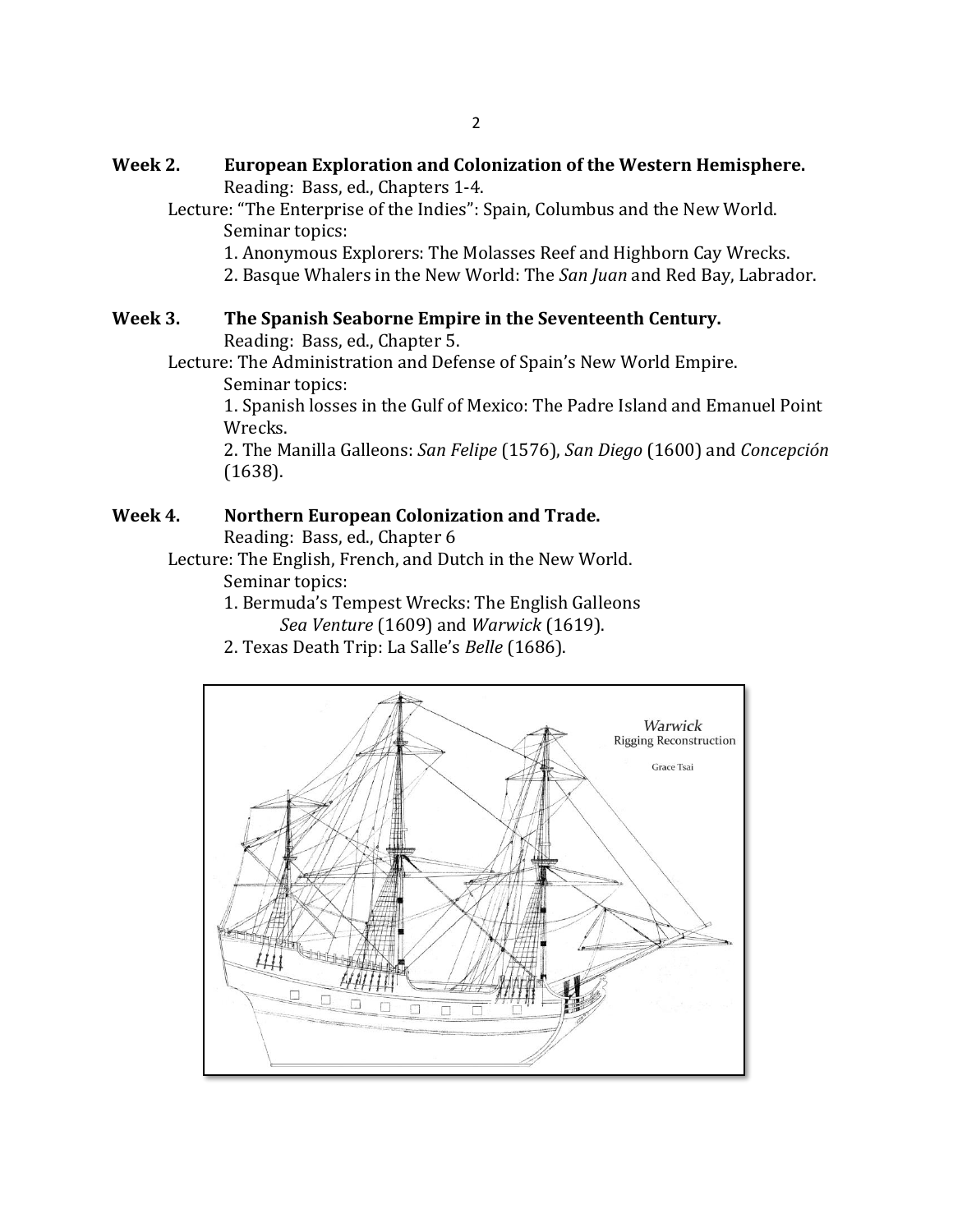### **Week 5. Anglo-French Conflicts in the Americas.**

Reading: Bass, ed., Chapter 7.

- Lecture: War in the Wilderness: The Struggle for the North American Continent. Seminar topics:
	- 1. Scuttled in the Restigouche: The Frigate *Machault* (1760).
	- 2. Jeffery Amherst's Lake Sloop *Boscawen* (1759). [Crisman]

### **Week 6. Naval Aspects of the Revolutionary War.**

Reading: Bass, ed., Chapter 8.

- Lecture: A Synopsis of American and British Naval Activity, 1775-1783. Seminar topics:
	- 1. American Naval Debacle, 1779: *Defence* and other Penobscot Wrecks.
	- 2. British Military Debacle, 1781: *Betsy* and other Yorktown Wrecks.

### **Week 7. Freshwater Fleets: The Naval War of 1812.**

Reading: Bass, ed., Chapter 9.

Lecture: A Synopsis of the War of 1812 on the Oceans and Lakes. Seminar topics:

- 1. Fore-and-Afters at Fifty Fathoms: The Armed Merchant Schooners *Hamilton* and *Scourge* (1813).
- 2. U.S. Navy Lake Brigs: *Niagara, Eagle*, and *Jefferson* (1813-1814)*.* [Crisman]

## **Week 8. Inland Waters I: Canals and Ferries.**

Reading: Shaw, Ronald. *Canals for a Nation.* Lexington: University Press of Kentucky, 1990.

Read Ch. 1-2, 6-7, others if time. On reserve in NAP Library.

Lecture: Clinton's Big Ditch: The History and Engineering of the Erie Canal. Seminar topics:

1. The Design, Construction, and Operation of Canal Boats (including the Sailing Canal Boats of Lake Champlain).

2. Horse-powered Ferries. [Crisman]

### **Week 9. Inland Waters II: Steam on Lakes and Rivers.**

Reading: Bass, ed., Chapter 10.

Marestier, Jean Baptiste. *Memoir on Steamboats of the United States of America*. Mystic, Connecticut: The Marine Historical Association, Inc., 1957. On Reserve in the Nautical Library.

Twain, Mark. *Life on the Mississippi*. New York: Harper and Row, 1965. Chapters I-XX photocopied and on reserve in the Nautical Library.

Lecture: Brief Remarks on the Impact of Steam Propulsion on American Society. Seminar topics:

1. Early Steamers: *Phoenix I, Phoenix II,* and *Lady Sherbrooke*.

2. Western River Steamboats and the Sidewheeler *Heroine.* [Crisman]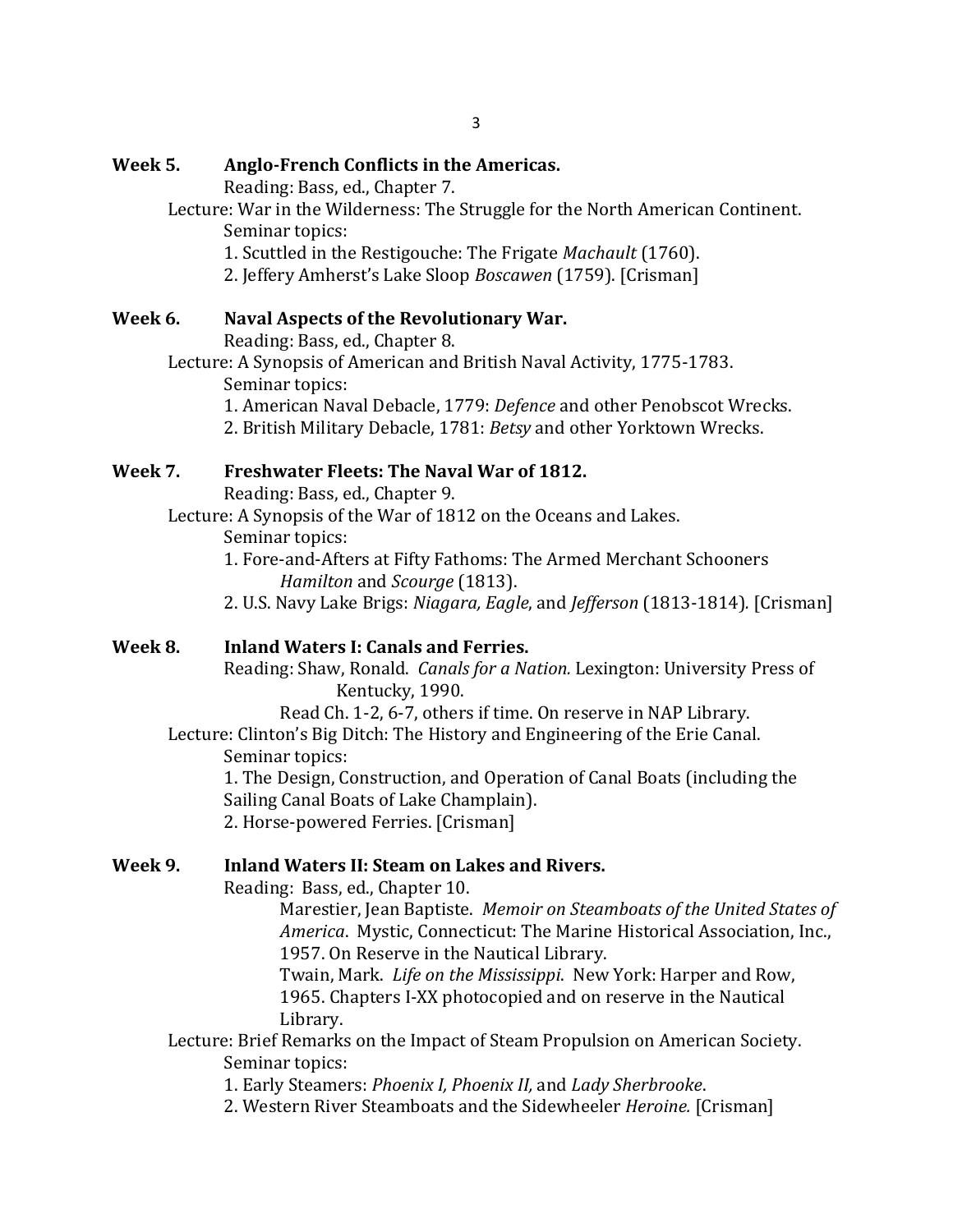3. Great Lakes Steamers and Steamer Wrecks: the Sidewheelers *Anthony Wayne*, *Niagara*, and Propeller *Indiana*.



## **Week 10. The Golden Age of Sail in the United States, 1815-1860.**

Reading: Bass, ed., Chapter 12.

Lecture: Brief Remarks on North America's Era of Maritime Enterprise. Seminar topics:

- 1. Quest for Speed: Baltimore Clippers, Packets, and the Great Clippers.
- 2. Sail's Rising Competitor: North Atlantic Steamships, 1819-1860
- 3. The *Charles W. Morgan* and American Whaling.

## **Week 11. A Doomed Polar Expedition and the American Civil War.**

1. The Loss and Discovery of Franklin's *Erebus* and *Terror* Reading: Bass, ed., Chapter 11.

Lecture: Old and New Technologies: The Navies of the Civil War.

1. The Union Ironclads *Monitor* and *Cairo.*

**Week 12. The Civil War, Part II.**

Seminar topics:

3. Despoiler of the Union Merchant Fleet: The Confederate Raider *Alabama*.

- 4. The *Denbigh* and Other Confederate Blockade Runners.
- 5. Iron Coffins: *Hunley* and Other Civil-War-Era Submarines

## **Week 13. Out with the Old, In with the New: Wood to Iron, Canvas to Steam.**

Reading: Skip it this week, work on your term paper instead.

Lecture: Brief Remarks on the End of the Age of Sail.

Seminar topics:

- 1. Twilight of Commercial Sail: Down Easters and Merchant Schooners.
- 2. Marine Paintings and the Nautical Archaeologist. [Crisman]

## **Week 14. Presentation of Term Paper Research.**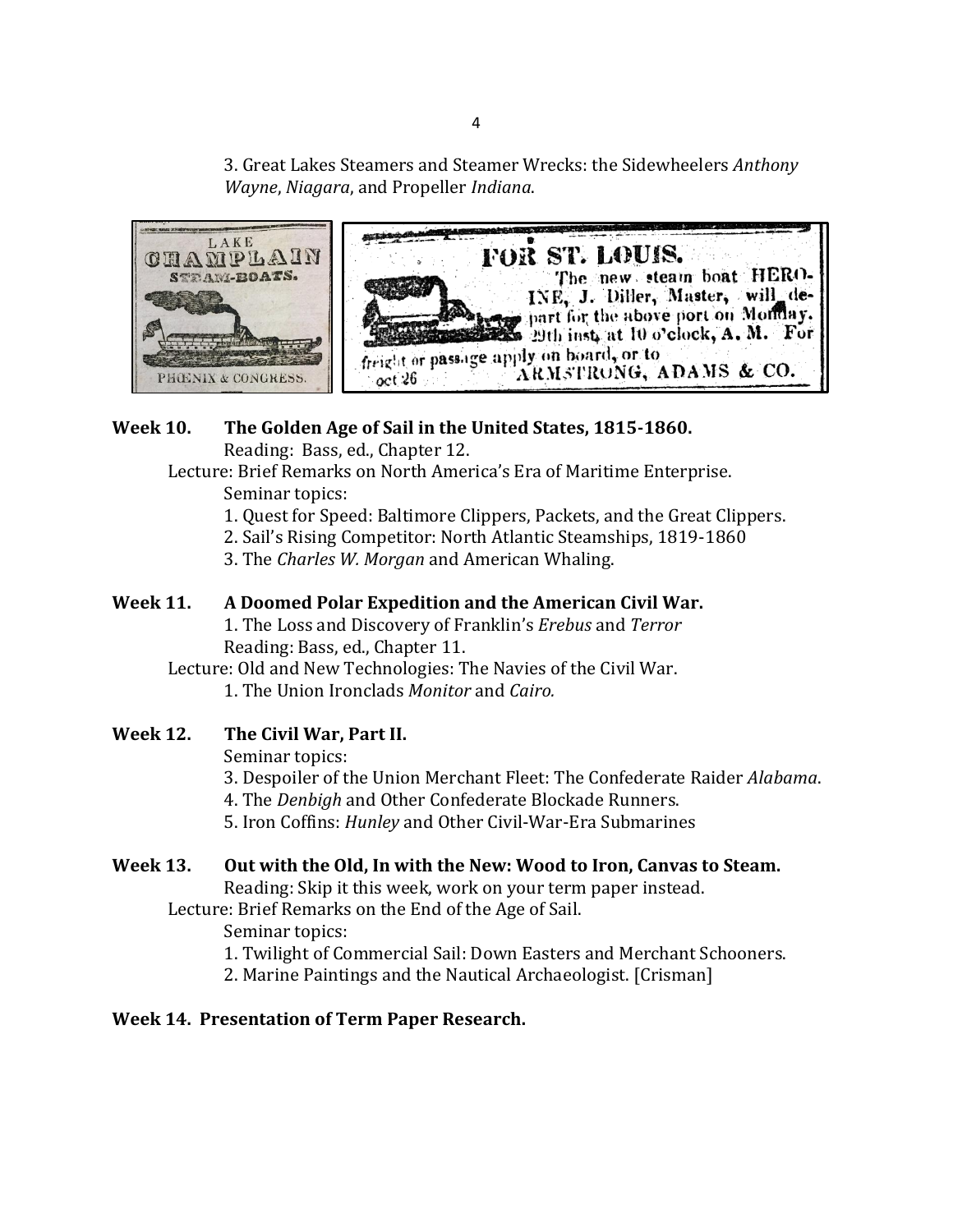#### **Course Requirements**

1. Seminar Presentations and Discussions (50% of final grade).

During the semester each student will be assigned several topics to research and present in class. Presentations should be about 40-45 minutes in length to leave some time for discussion. Please prepare and distribute a bibliography of the sources consulted for your seminar presentation. Use of visual aids such as Powerpoint™ projections, interpretive dances, and declamatory arm waving is strongly encouraged.

Seminar presentations will be graded on the basis of their thoroughness, organization, and clarity, as well as the quality of illustrations (where appropriate) and the distribution of a bibliography of the sources consulted in preparing the presentation.

#### 2. Term Paper (50% of final grade).

In addition, each student is to conduct research on some aspect of New World seafaring and prepare a professional, publishable-quality term paper on the subject. The first step, after selecting a topic and researching sources, will be to prepare a *three page* term paper proposal modeled on a thesis proposal; in the proposal you will state the nature and importance of the topic, discuss previous research and potential sources, outline your plan for analysis of the data, and summarize the significance of the proposed research. A bibliography of primary and secondary sources that you intend to use in preparing the term paper must be included. The term paper proposal is due on **February 2, 2021**.

The term paper should be in the range of 15 to 25 pages in length (12-point font, double spaced); 20 pages is generally a good length. *Be sure the paper follows the requirements provided in my "Guidelines for Writing Your Term Paper" handout.* The paper is to be submitted on or before 5 p.m., **April 30, 2021**. Submitting your paper after this date will likely result in a lower grade.

My paper grading criteria are as follows: ("A") research, analysis, writing, and citation are professional and with minimal editing the paper could be published as a journal article or book chapter; ("B") paper is good in most respects, but due to shortcomings in one or more areas would require significant editing before publication would be possible; ("C") paper is at lowest levels of acceptability, and would require major new research or re-writing to achieve publishable standards; ("D") paper falls below lowest levels of acceptability in research, analysis, writing, and citation; ("F") paper fails to meet all professional standards, or the professor has found evidence of plagiarism, or the assignment was never completed.

☞ Please note: I read term papers carefully, which means I read them slowly. It is possible that I may not be able to read your paper and grade it before the deadline to turn in the Spring, 2021 grades (May 12); if this occurs you will receive a temporary "Incomplete" until the paper is graded and I can submit a "Change of Grade" form. Do not be alarmed by an "Incomplete" unless you failed to turn in your paper. If you need to get the final grade on your transcript to meet a deadline (for job or graduate school applications, for example), let me know by April 20.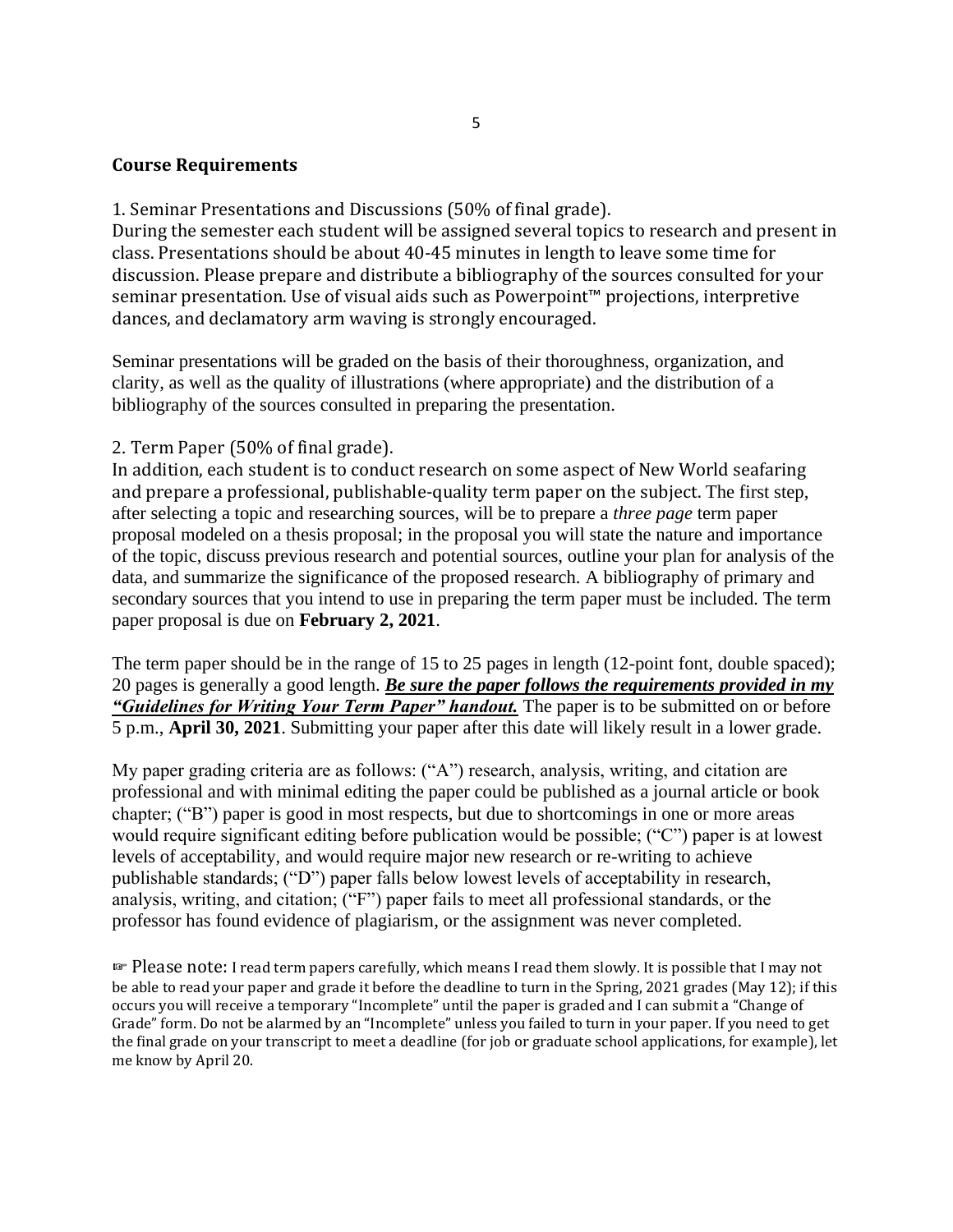# -----------------------------------------------------------------------------------------------

#### **The Americans with Disabilities Act (ADA)**

The Americans with Disabilities Act (ADA) is a federal anti-discrimination statute that provides comprehensive civil rights protection for persons with disabilities. Among other things, this legislation requires that all students with disabilities be guaranteed a learning environment that provides for reasonable accommodation of their disabilities. If you believe you have a disability requiring accommodation, please contact the Office of Support Services for Students with Disabilities in Room 126 of the Student Services Building. Their phone is 845-1637.

#### **Academic Integrity**

-----------------------------------------------------------------------------------------------------------------

Any form of academic dishonesty including cheating or plagiarism will not be tolerated and will result in an F for the assignment and possibly the entire course. If you are unsure what constitutes plagiarism please consult the following resource: http://bit.ly/JVn1bo. If you have any other questions regarding plagiarism, please consult the latest issue of the Texas A&M University Student Rules, under the section "Scholastic Dishonesty."

## **The Aggie Honor Code: "An Aggie does not lie, cheat, or steal, or tolerate those who**

**do."** Any questions?

See the Honor Council Rules and Procedures on the web at<http://www.tamu.edu/aggiehonor>

-----------------------------------------------------------------------------------------------------------------

#### **Diversity in the Anthropology Classroom**

Respect for cultural and human biological diversity are core concepts of Anthropology. In this course each voice in the classroom has something of value to contribute to the class discussion. Please respect the different experiences, beliefs, and values of expressed by your fellow students and instructor, and refrain from derogatory comments about other individuals, cultures, groups or viewpoints. The Anthropology Department supports the Texas A&M University commitment to diversity, and welcomes individuals of all ages, background, citizenship, disabilities, education, ethnicity, family statuses, genders, gender identities, geographical locations, languages, military experience, political views, races, religions, sexual orientations, socioeconomic statuses, and work experiences (See [http://diversity.tamu.edu/\)](http://diversity.tamu.edu/).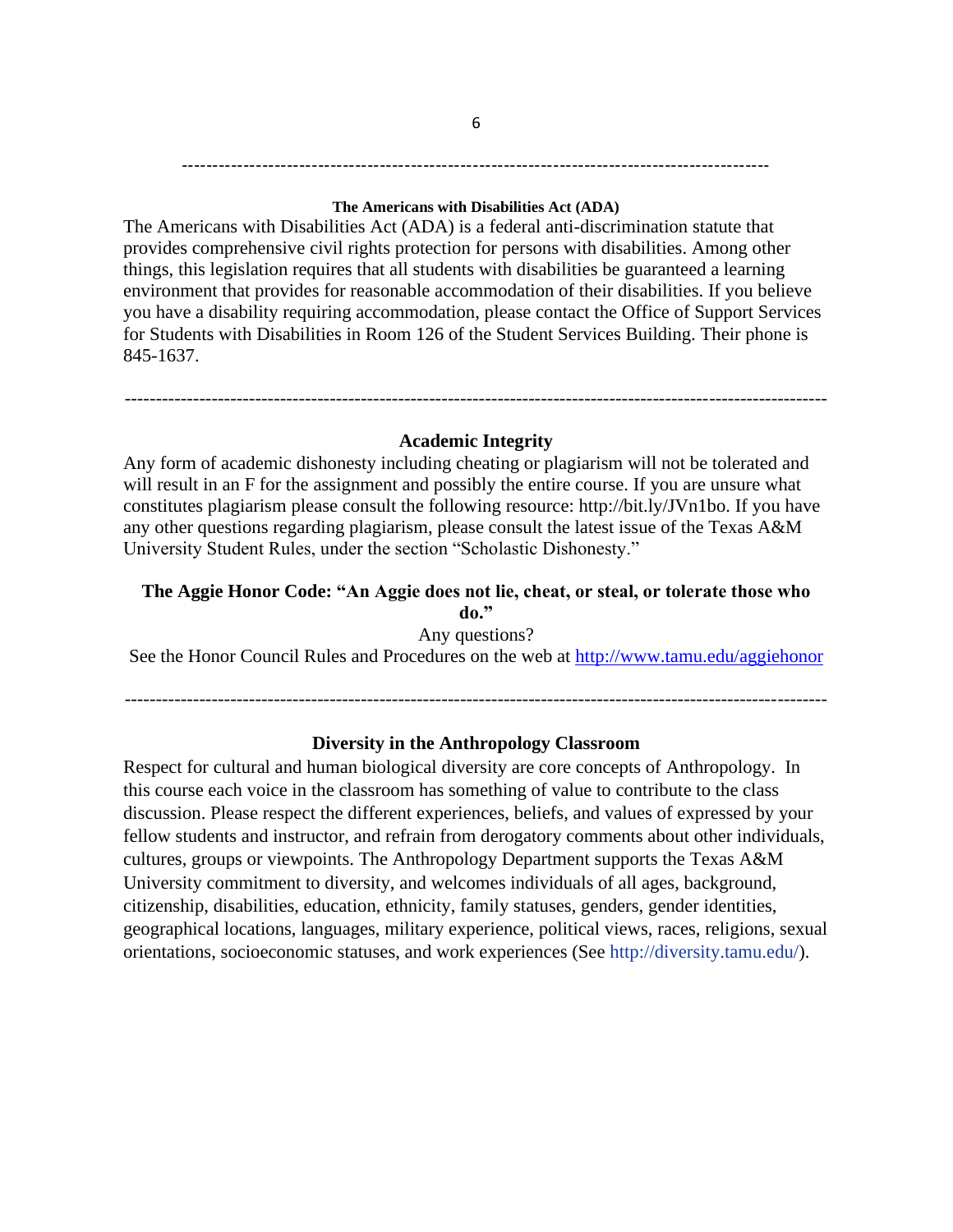#### **Campus Safety Measures During the Pandemic**

To promote public safety and protect students, faculty, and staff during the coronavirus pandemic, Texas A&M University has adopted policies and practices for the Spring 2021 academic term to limit virus transmission. Students must observe the following practices while participating in face-to-face courses and course-related activities (office hours, help sessions, transitioning to and between classes, study spaces, academic services, etc.):

•Self-monitoring—Students should follow CDC recommendations for self-monitoring. Students who have a fever or exhibit symptoms of COVID-19 should participate in class remotely if that option is available and should not participate in face-to-face instruction.

•Face Coverings—Face coverings (cloth face covering, surgical mask, etc.) must be properly worn in all non-private spaces including classrooms, teaching laboratories, common spaces such as lobbies and hallways, public study spaces, libraries, academic resource and support offices, and outdoor spaces where 6 feet of physical distancing is difficult to reliably maintain. Description of face coverings and additional guidance are provided in the Face Covering policy and Frequently Asked Questions (FAQ)available on the Provost website.

•Physical Distancing—Physical distancing must be maintained between students, instructors, and others in course and course-related activities.

•Classroom Ingress/Egress—Students must follow marked pathways for entering and exiting classrooms and other teaching spaces. Leave classrooms promptly after course activities have concluded. Do not congregate in hallways and maintain 6-foot physical distancing when waiting to enter classrooms and other instructional spaces.

•To attend a face-to-face class, students must properly wear an approved face covering. If a student refuses to wear a face covering, the instructor should ask the student to leave and join the class remotely. If the student does not leave the class, the faculty member should report that student to the Student Conduct office for sanctions. Additionally, the faculty member may choose to teach that day's class remotely for all students or dismiss the class in the case of a traditional face to face lecture.

#### **Personal Illness and Quarantine**

Students required to quarantine must participate in courses and course-related activities remotely, if that option is available, and must not attend face-to-face course activities. Students should notify their instructors of the quarantine requirement. Students under quarantine are expected to participate in courses and complete graded work unless they have symptoms that are too severe to participate in course activities. Students experiencing personal injury or illness that is too severe for the student to attend class qualify for an excused absence (See Student Rule 7, Section 7.2.2.) To receive an excused absence, students must comply with the documentation and notification guidelines outlined in Student Rule 7.